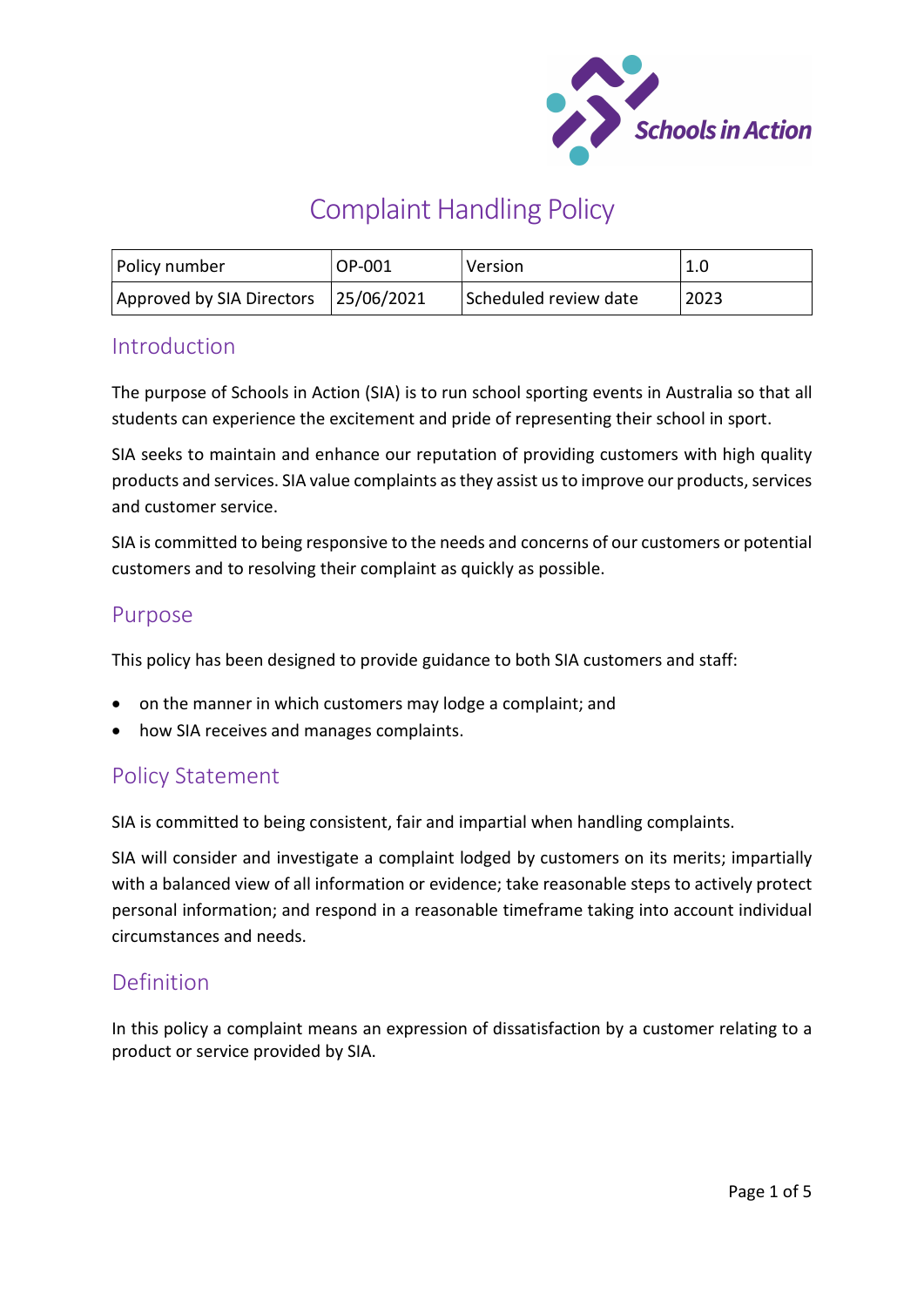

## Procedures

\

### How a complaint may be made

If a customer is dissatisfied with a service or product provided by SIA, the customer should in the first instance consider speaking directly with the staff member/s they have been dealing with. If the customer is uncomfortable with this or consider the relevant staff member is unable to address the customer's concerns the customer can lodge a complaint with SIA in one of the following ways:

- by completing a feedback form on the SIA website www.schoolsinaction.com.au;
- by emailing SIA at info@schoolsinaction.com.au.

If SIA receives a customer complaint verbally and SIA considers it appropriate, the customer may be asked to put their complaint in writing.

#### The information a customer will need to advise

When SIA is investigating a complaint the company will be relying on information provided by the customer and information the company may already be holding. SIA may need to contact the customer to clarify details or request additional information where necessary. To help SIA investigate a complaint quickly and efficiently SIA will ask the customer for the following information:

- the customer's name and contact details:
- the name of the person the customer has been dealing with about the service or product;
- the nature of the complaint;
- details of any steps the customer have already taken to resolve the complaint;
- details of conversations the customer may have had with SIA that may be relevant to the customer's complaint,
- copies of any documentation which supports the customer's complaint.

#### Help when making a complaint

The person receiving or managing the customer's complaint should provide the customer with any assistance the customer may need to make the complaint. However, if the customer considers they need further assistance please contact the Privacy Officer via email at privacy@schoolsinaction.com.au.

#### Recording complaints

When receiving a complaint, SIA will record the customer's name and contact details. SIA will also record all details of the customer's complaint including the facts and the cause/s of the customer's complaint plus the outcome and any actions taken following the investigation of the customer's complaint. SIA will also record all dates and times relating to actions taken to resolve the complaint and communications between SIA and the customer. If the complaint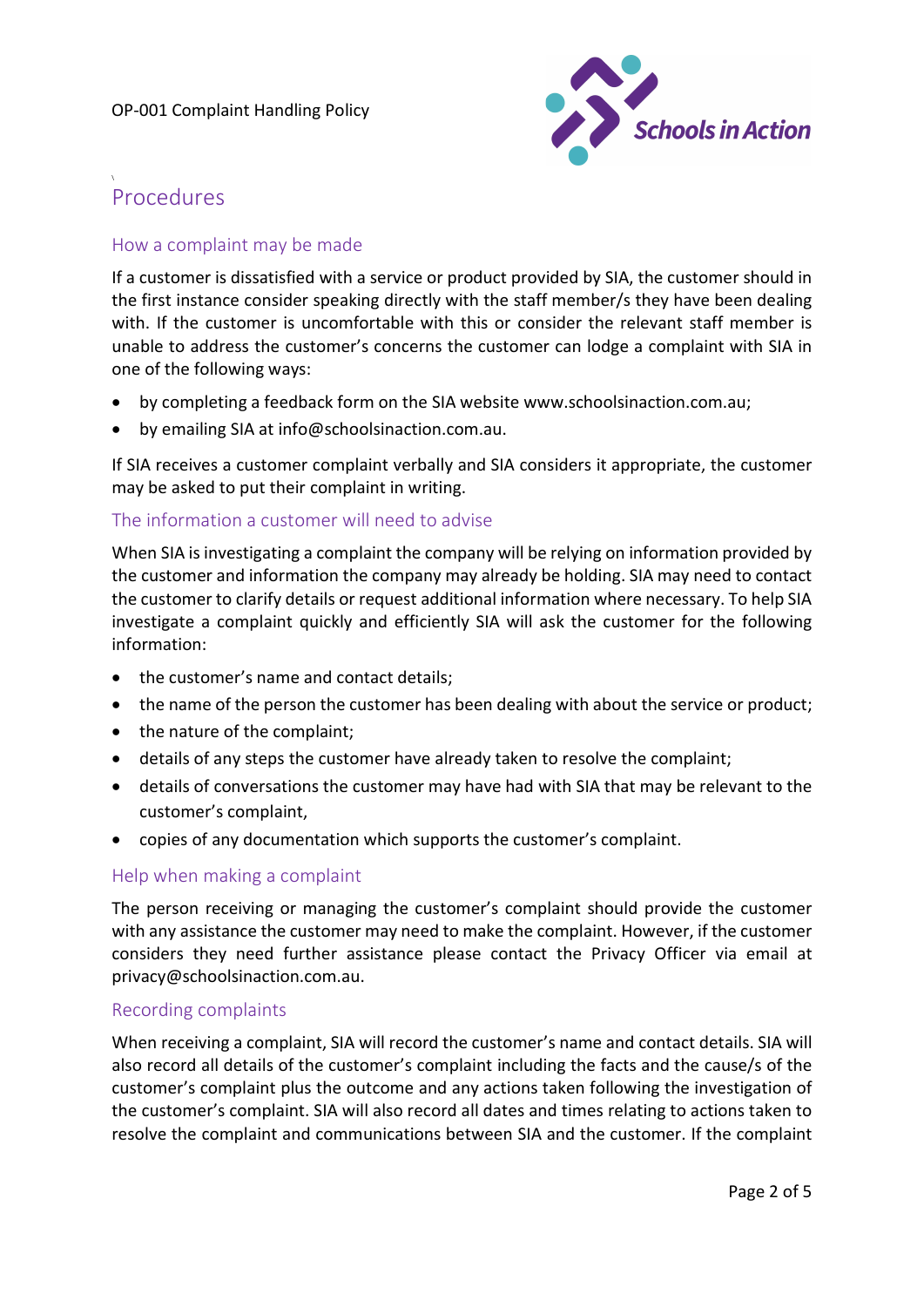\



is via phone, SIA will inform the customer that the call will be recorded for potentially reviewing when considering the complaint.

As part of SIA's on-going improvement plan, complaints will be monitored for any identifying trends by management and rectification/remedial action taken to mitigate any identified issues.

If the customer lodges a complaint SIA will record the customer's personal information solely for the purposes of addressing the customer's complaint. The customer's personal details will actively be protected from disclosure, unless the customer expressly consent to its disclosure.

Where a third party supplier was involved in the service or product provided to the customer, SIA may be required to speak with the supplier to fully investigate the customer's complaint.

#### Feedback to customers

SIA is committed to resolving the customer's issues at the first point of contact, however, this will not be possible in all circumstances, in which case a more formal complaint's process will be followed.

SIA will acknowledge receipt of the customer's complaint within one (1) business day. Once the customer's complaint has been received, SIA will undertake an initial review of the customer's complaint.

There may be circumstances during the initial review or investigation of the customer's complaint where SIA may need to clarify certain aspects of the complaint or request additional documentation from the customer. In such circumstances SIA will explain the purpose of seeking clarification or additional documentation and provide the customer with feedback on the status of the customer's complaint at that time.

SIA is committed to resolving the customer's complaint within ten (10) business days of the customer lodging the complaint. However, this may not always be possible on every occasion. Where SIA has been unable to resolve the customer's complaint within ten (10) business days, SIA will inform the customer of the reason for the delay and specify a date when SIA will be in a position to finalise the customer's complaint.

During the initial review or investigation stage SIA may need to seek further clarification or documentation from the customer to assist in resolving the customer's complaint.

If SIA has sought clarification or additional documentation from the customer and SIA is waiting on the customer to provide this information, SIA may not be able to meet the ten (10) business day finalisation commitment. In such circumstances upon receipt of the customer's clarification or additional documentation SIA will indicate to the customer when to expect the finalisation of the customer's complaint.

Once SIA has finalised the customer's complaint, SIA will advise the customer of the company's findings and any action SIA has taken. SIA will do this in writing, unless it has been mutually agreed that SIA can provide it to the customer verbally.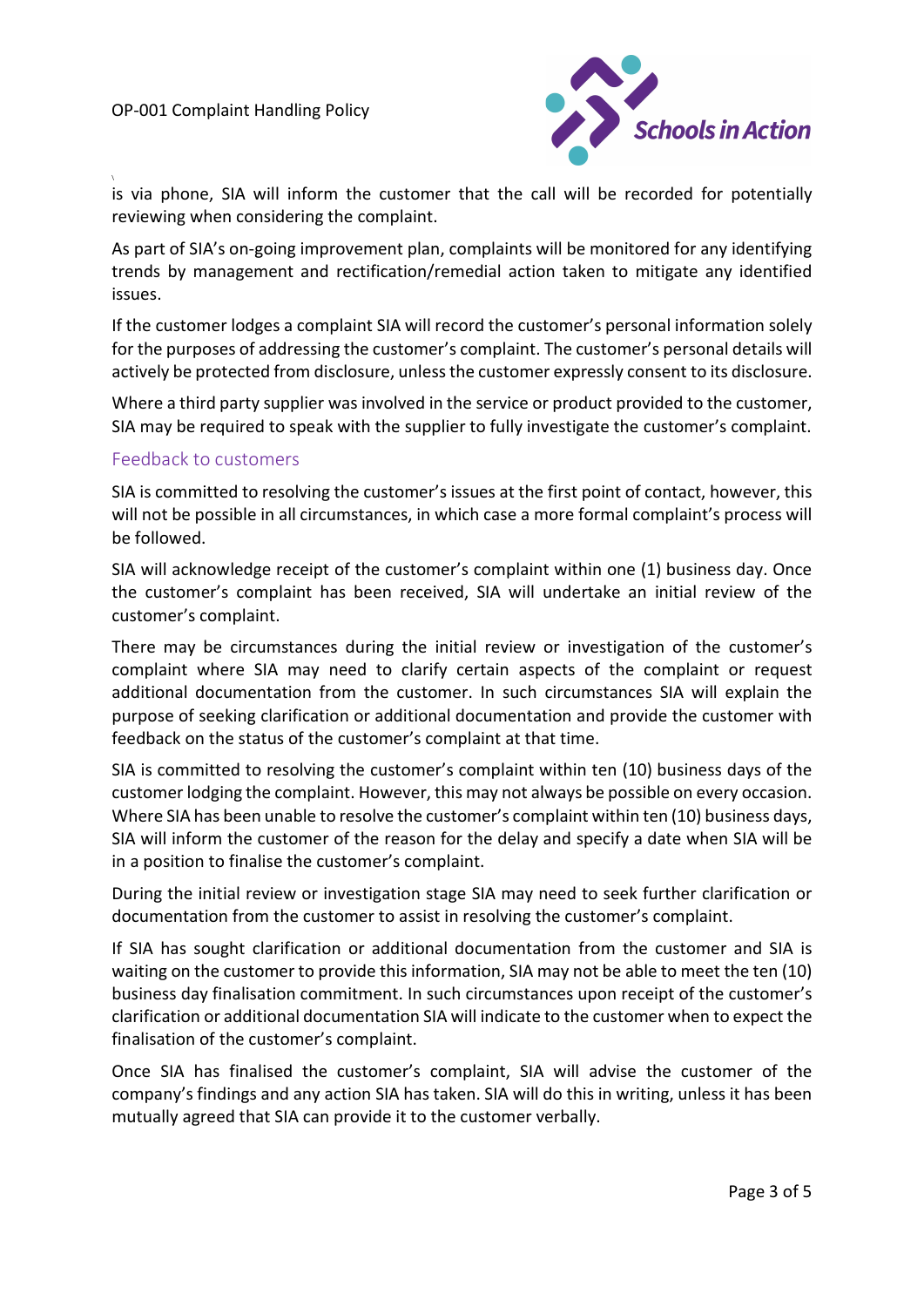

The customer has the right to make enquiries about the current status of the customer's complaint at any time by contacting SIA.

#### SIA's Six Point Complaint Process

#### 1. SIA acknowledges:

Within one business day of receiving the customer's complaint SIA will acknowledge receipt of the complaint via email.

#### 2. SIA review:

\

SIA will undertake an initial review of the customer's complaint and determine what if any additional information or documentation may be required to complete an investigation. SIA may need to contact the customer to clarify details or request additional information where necessary.

#### 3. SIA investigate:

Within ten (10) business days of receiving the customer's complaint SIA will investigate the complaint objectively and impartially, by considering the information the customer has provided SIA, SIA's actions in relation to the customer's dealings with the company and any other information which may be available, that could assist SIA in investigating the customer's complaint.

#### 4. SIA respond:

Following investigation by SIA the company will notify the customer of the findings and any actions SIA may have taken in regard to the customer's complaint.

#### 5. SIA take action:

Where appropriate SIA will amend business practices or policies.

#### 6. SIA record:

SIA will record the customer's complaint for continuous improvement process and monitoring through regular review. The customer's personal information will be recorded in accordance with relevant privacy legislation.

If the customer complains about a member of SIA's staff, SIA will treat the customer's complaint confidentially, impartially and equally (giving equal treatment to all people). SIA will investigate the customer's complaint thoroughly by determining the relevant facts, speaking with the relevant people and verifying explanations where possible.

SIA will also treat the staff member objectively by:

- informing the staff member of any complaint about their performance;
- providing the staff member with an opportunity to explain the circumstances;
- providing the staff member with appropriate support;
- updating the staff member on the complaint investigation and the result.